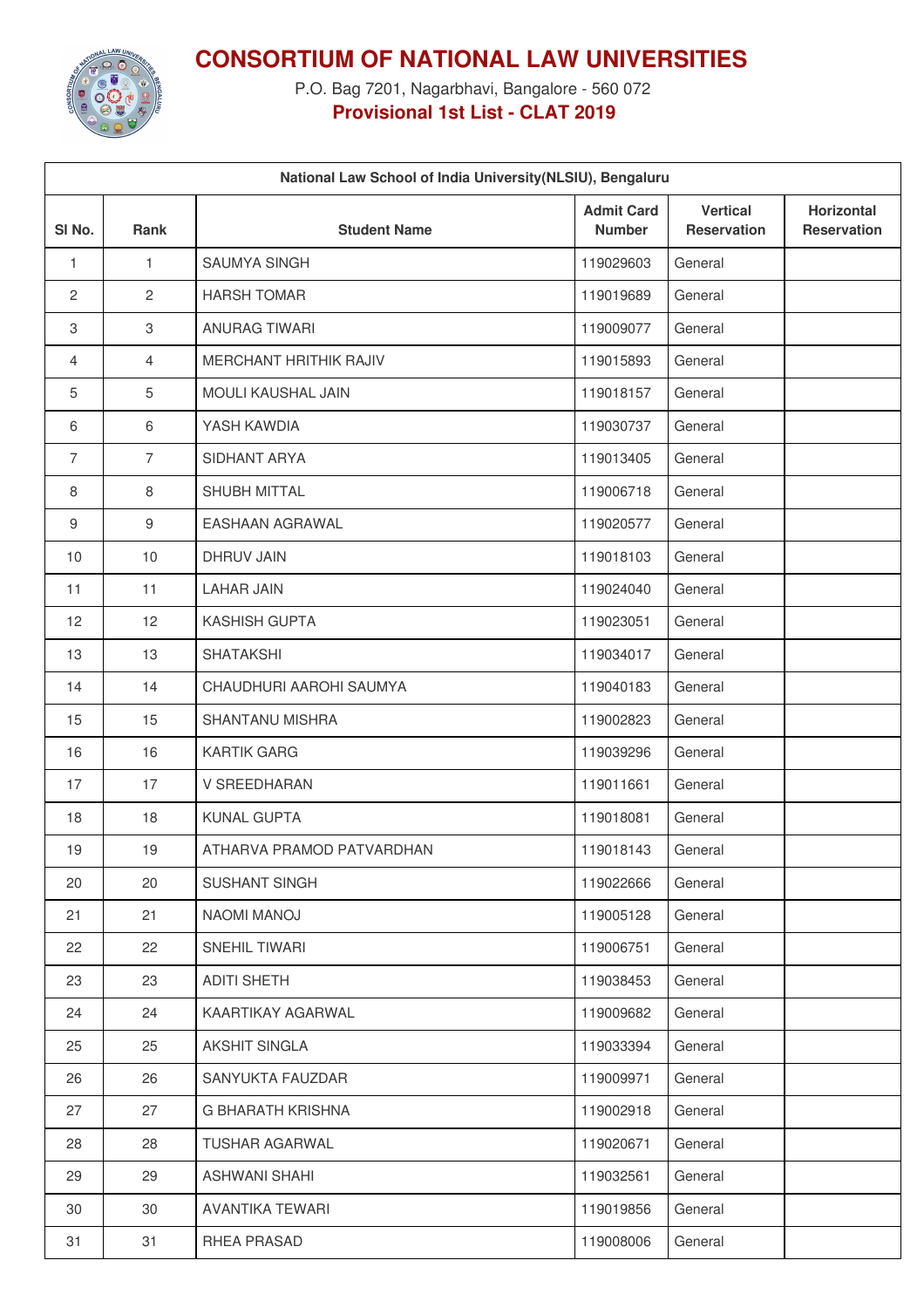|        |      | National Law School of India University(NLSIU), Bengaluru |                                    |                                       |                                         |
|--------|------|-----------------------------------------------------------|------------------------------------|---------------------------------------|-----------------------------------------|
| SI No. | Rank | <b>Student Name</b>                                       | <b>Admit Card</b><br><b>Number</b> | <b>Vertical</b><br><b>Reservation</b> | <b>Horizontal</b><br><b>Reservation</b> |
| 32     | 32   | <b>ANKIT SWAMI</b>                                        | 119029460                          | General                               |                                         |
| 33     | 33   | <b>BHARAT HARNE</b>                                       | 119009153                          | General                               |                                         |
| 34     | 34   | SARTHAK WADHWA                                            | 119011033                          | General                               |                                         |
| 35     | 35   | <b>SUNEEL KUMAR</b>                                       | 119011563                          | General                               |                                         |
| 36     | 36   | ANIMESH TIWARI                                            | 119023043                          | General                               |                                         |
| 37     | 37   | AAGAM JAIN                                                | 119014539                          | General                               |                                         |
| 38     | 38   | <b>SANDLI PAWAR</b>                                       | 119032811                          | General                               |                                         |
| 39     | 39   | PRINCE CHANDAK                                            | 119024553                          | General                               |                                         |
| 40     | 40   | <b>HERAMB MISHRA</b>                                      | 119011315                          | General                               |                                         |
| 41     | 41   | <b>AMAN SHARMA</b>                                        | 119033147                          | General                               |                                         |
| 42     | 42   | MANAS AGRAWAL                                             | 119018607                          | General                               |                                         |
| 43     | 43   | <b>ANMOL KOHLI</b>                                        | 119005517                          | General                               |                                         |
| 44     | 44   | ANANDITA TAYAL                                            | 119003244                          | General                               |                                         |
| 45     | 45   | PALLAVI AGARWAL                                           | 119022984                          | General                               |                                         |
| 46     | 46   | MUSKAN AGRAWAL                                            | 119012003                          | General                               |                                         |
| 47     | 47   | SATYARTH KUMAR SRIVASTAVA                                 | 119035795                          | General                               |                                         |
| 48     | 48   | DEWESH KUMAR VINOD                                        | 119018606                          | General                               |                                         |
| 49     | 49   | <b>KRITI JAIN</b>                                         | 119023874                          | General                               |                                         |
| 50     | 51   | SHUBHANKAR TIWARI                                         | 119011927                          | General                               |                                         |
| 51     | 52   | ABHIRUP SRIVASTAV                                         | 119009393                          | General                               |                                         |
| 52     | 53   | AYUSHI UPADHYAY                                           | 119041391                          | General                               |                                         |
| 53     | 54   | DHARNIA RADHIKA HARISH                                    | 119027476                          | General                               |                                         |
| 54     | 69   | <b>TANAY KAUSHAL</b>                                      | 119016449                          | <b>ST</b>                             |                                         |
| 55     | 363  | RITU BHATIA                                               | 119011495                          | SC                                    |                                         |
| 56     | 455  | SARAGULA DEDEEPYA                                         | 119005026                          | SC                                    |                                         |
| 57     | 528  | <b>GAURESH CHAUDHARY</b>                                  | 119026501                          | <b>PWD</b>                            |                                         |
| 58     | 535  | <b>GUBBALA PRANATHI RAM</b>                               | 119010270                          | SC                                    |                                         |
| 59     | 540  | PRAJJWAL RATHORE                                          | 119013337                          | SC                                    |                                         |
| 60     | 639  | SUDHANSH MEENA                                            | 119054068                          | <b>ST</b>                             |                                         |
| 61     | 950  | KAMBLE SMEET SANJAY                                       | 119005693                          | SC                                    |                                         |
| 62     | 974  | KIRTI MEENA                                               | 119035583                          | ST                                    |                                         |
| 63     | 1009 | A. JAHNAVI                                                | 119017852                          | SC                                    |                                         |
| 64     | 1120 | JERRIN B. MATHEW                                          | 119017278                          | <b>PWD</b>                            |                                         |
| 65     | 1139 | ANKUSH MEENA                                              | 119000359                          | ST                                    |                                         |